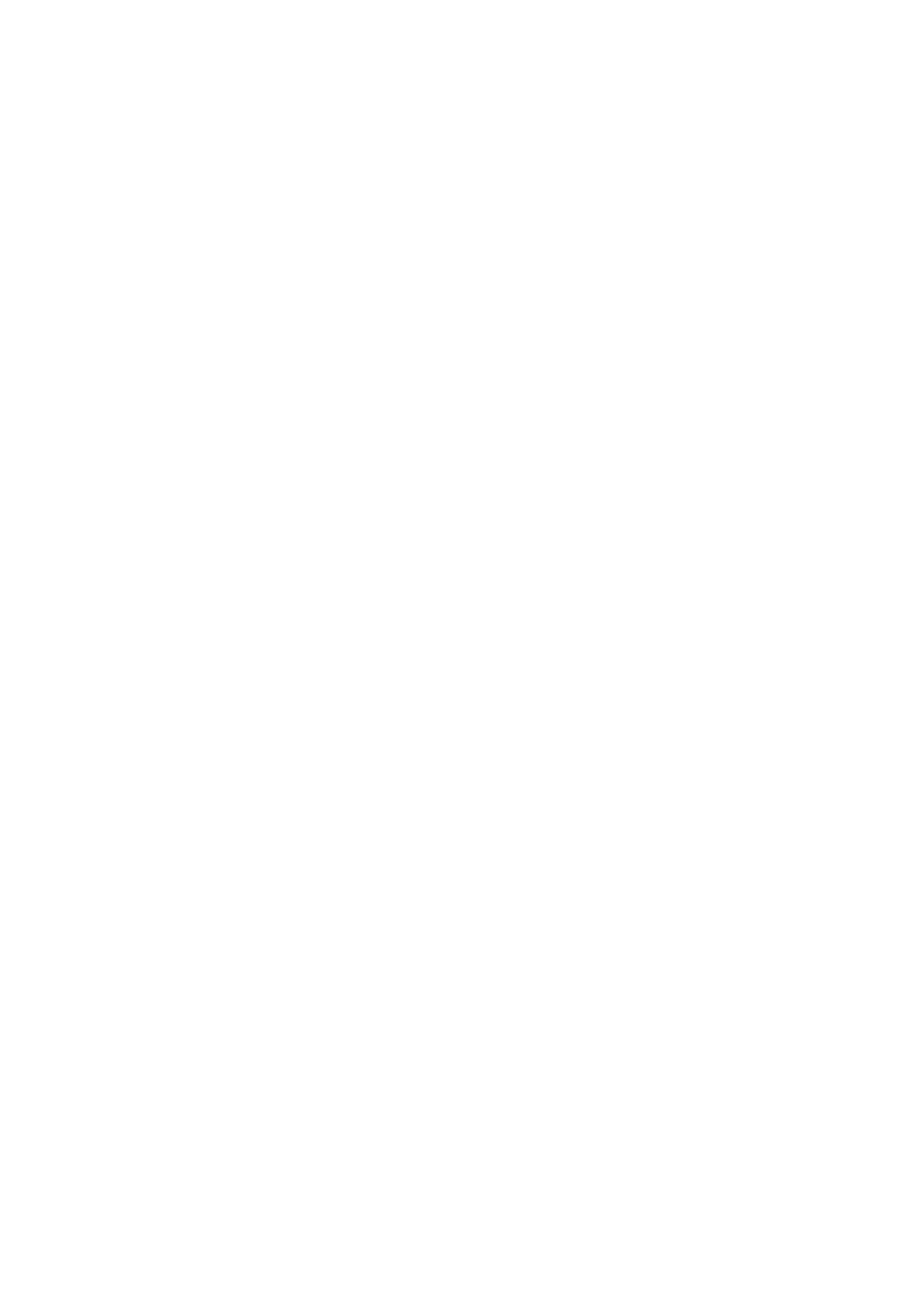#### **ANNEX**

### **GUIDELINES FOR THE FITTING AND USE OF FALL PREVENTER DEVICES (FPDs)**

#### **1 Background**

1.1 In 1986, on-load release hooks for lifeboats and rescue boats were made mandatory in the SOLAS Convention, in response to Norway's worst offshore accident in March 1980, when the **Alexander Kielland** platform in the North Sea Ekofisk field capsized, killing 123 of the 212 persons on board. These then new SOLAS requirements were considered an important step forward in lifeboat design.

1.2 Some deaths in that accident were attributed to the fact that the lifeboat had no means of release when its weight was on the hook and falls. Therefore, on-load release systems were seen to offer benefits.

1.3 Since the IMO requirements for all ships to be fitted with on-load release systems came into force, there have been a number of serious accidents during drills and servicing.

1.4 Many of these accidents were attributed to either lack of maintenance, poor design or inadequate training. Failures of equipment can result in the premature opening of the on-load hook mechanism, causing the lifeboat to fall from the davits unexpectedly, even with three safety interlocks provided for in the design.

1.5 A number of current designs of on-load release hooks are designed to open under the effect of the lifeboat's own weight and often need to be held closed by the operating mechanism. This means that any defects or faults in the operating mechanism, errors by the crew or incorrect resetting of the hook after being previously operated, can result in premature release.

1.6 A "Fall Preventer Device" (FPD) can be used to minimize the risk of injury or death by providing a secondary alternate load path in the event of failure of the on-load hook or its release mechanism or of accidental release of the on-load hook. However, FPDs should not be regarded as a substitute for a safe on-load release mechanism.

### **2 Design and operation of FPDs**

#### *2.1 Locking pins*

The following points should be considered when utilizing locking pins as FPDs:

- .1 existing on-load release hooks fitted to ships should **not** be modified by drilling to provide a locking pin insertion point, unless approved by the Administration in accordance with paragraph 4, as this may significantly reduce the strength of the hook;
- .2 locking pins should have clear operational instructions located near the insertion point of the locking pin and be colour coded so that it is clear where the pins are to be inserted;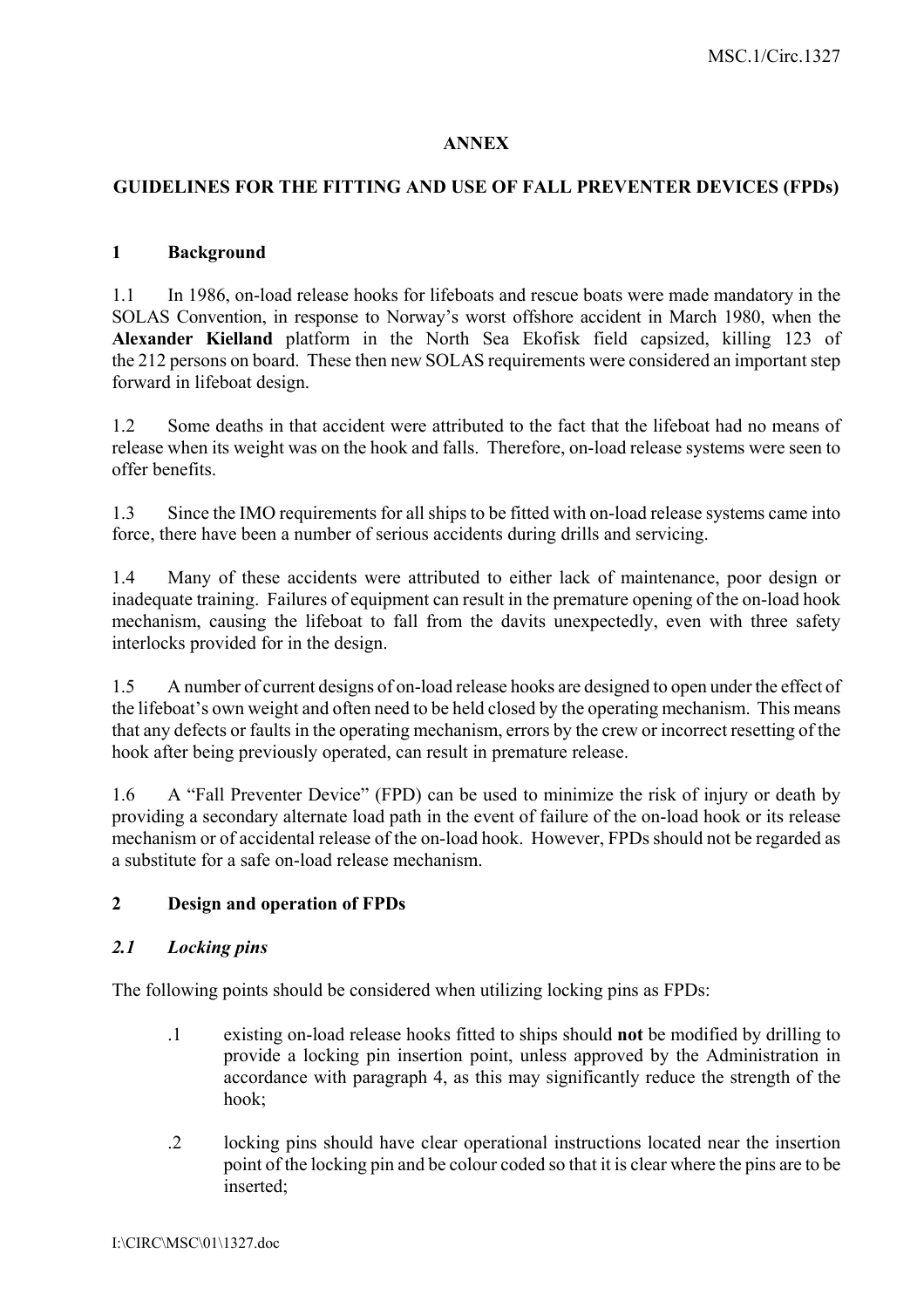- .3 locking pins should be designed so that they cannot be inadvertently inserted in the wrong place;
- .4 locking pins should be confirmed to be in place prior to turning out the lifeboat and during descent to the water;
- .5 strict procedures, including a warning notice at the release handle, should be in place to ensure that the locking pin is removed before the release mechanism is activated. The handle of the locking pin should be coloured red or a suitable contrasting safety colour and prominently marked with a warning that it must be removed before activating the release mechanism;
- .6 the removal of the pin should be achievable quickly and easily without posing any risk to the operating crew designated to carry out the task once the lifeboat has reached the water;
- .7 if the removal of the pins requires opening of the lifeboat hatch it should be readily achievable by the operating crew at each device from within the craft;
- .8 once the on-load release hooks have been connected to recover the lifeboat, the locking pins should be re-inserted before the boat is hoisted clear of the water. The locking pins should be designed so that they do not interfere with either the lifting or re-stowing of the lifeboat into the davits; and
- .9 where provided, fall preventer locking pins should not be used for any other purpose and should be fitted to the lifeboat at all times.

### *2.2 Strops or slings*

Wires or chains should not be used as FPDs, as they do not absorb shock loads. The following points should be considered when synthetic strops or slings are used as FPDs:

- .1 where FPDs are synthetic strops or slings and no modifications are required to the lifeboat, the on-load release hook or launching equipment, a functional test should be carried out. The functional test should demonstrate, to the satisfaction of the Administration, that the equipment performs without interfering in the operation of the lifeboat or launching equipment. Strops or slings should be of resilient fibre in construction;
- .2 the strops or slings should be issued with an appropriate certificate documenting a tensile strength which provides for a factor of safety of at least six, based on the total weight of the lifeboat when loaded with its full complement of persons and equipment. The strops or slings should be inspected before use and thoroughly inspected by ship's crew every six months. The material of the strop or sling should be rot-proof, corrosion-resistant, not be unduly affected by seawater, oil or fungal attack, and UV resistant. The strops or slings should be permanently marked with the date of entry into service;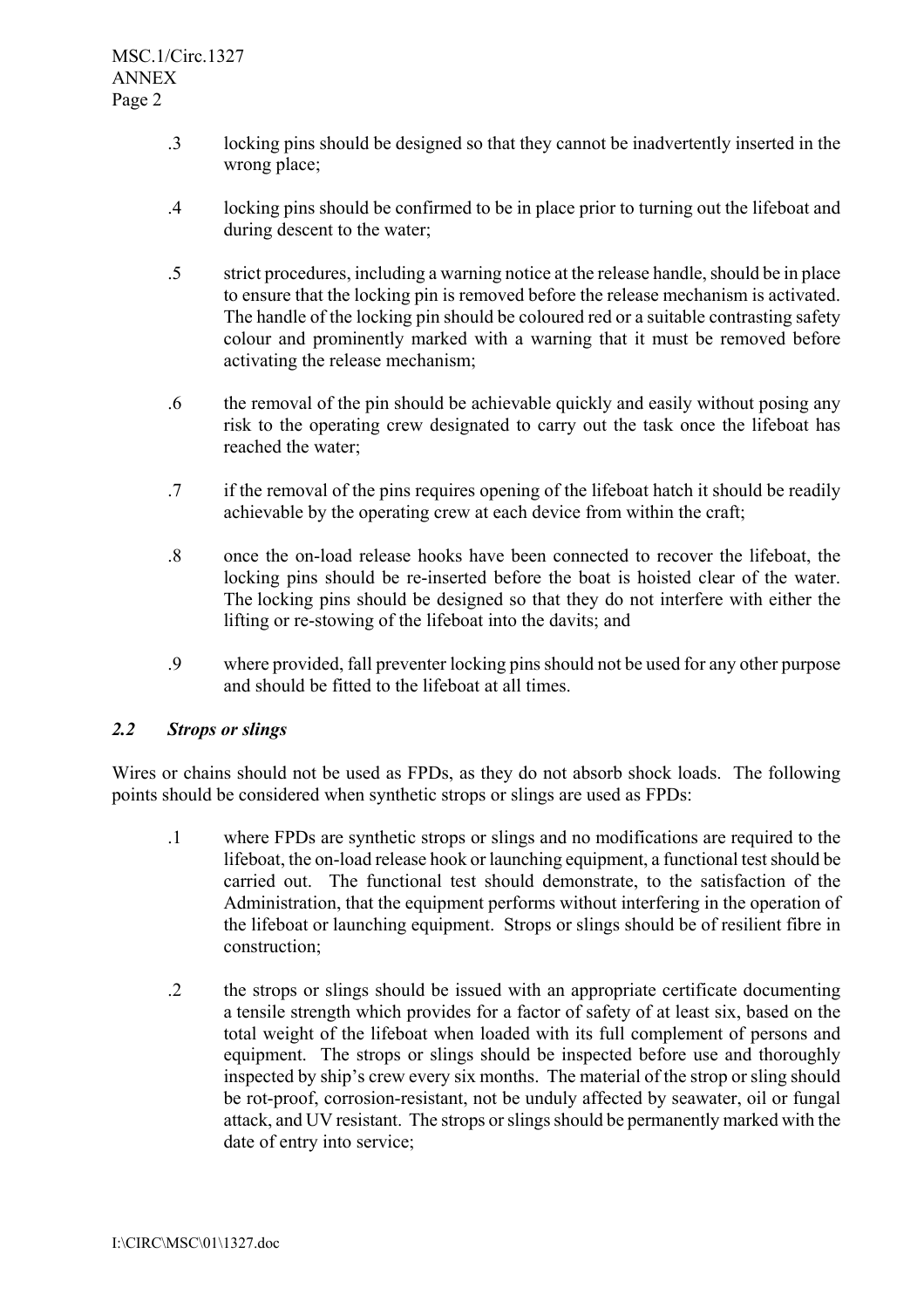- .3 strict procedures, including a warning notice at the release handle, should be in place to ensure that the strops or slings are removed before the release mechanism is activated;
- .4 the attachment point of the strop or sling to the on-load release hook and the davit falls block should be clearly marked and designed so that any connection device such as shackles cannot be connected to either the wrong part of the block or the wrong part of the on-load release hook;
- .5 the release of the strops or slings should be achievable quickly and easily without posing any risk to the operating crew designated to carry out the task once the lifeboat has reached the water. If the release of the strops or slings requires opening of the lifeboat hatch it should be readily achievable by the operating crew at each device from within the craft. Once detached, the strops or slings should not interfere with the operation of the on-load release gear or the propeller;
- .6 once the on-load release hooks have been connected to recover the lifeboat, the strops or slings should be reattached to the lifeboat before the boat is hoisted clear of the water. The strops or slings should be designed so that they do not interfere with either the lifting or re-stowing of the lifeboat into the davits;
- .7 a strop or sling used as an FPD should be sized and arranged to allow the transfer of load from the hook mechanism to the strop with minimal movement (drop) of the boat in the event of a release mechanism failure. Should a fall preventer strop or sling be subject to an unintentional dynamic shock loading, then the strop or sling should be replaced and the associated attachment points inspected. In such cases, the Administration should be informed as soon as possible and the master should provide a full report of the circumstances of the incident; and
- .8 where provided, fall preventer strops or slings should not be used for any other purpose and should be fitted to the lifeboat at all times.

# **3 Drills, testing, inspections and maintenance of lifeboats and launching appliances**

3.1 The ship's master or the officer in charge of any lifeboat lowering or lifting operation should ensure that, where provided, lifeboat FPDs are properly in place before commencing any drill, testing, inspection or maintenance where persons are in the lifeboat.

3.2 The ship's operating crew should be familiar with the operation of the FPD fitted to the lifeboat on their ship. The procedure to be followed should be contained in the ISM Code documentation and the ship's training manual.

3.3 Those conducting training drills and drafting ISM Code procedures should take into account that with certain types of ship such as oil, gas or chemical tankers it may not be possible to use an FPD in an abandon ship situation where the release mechanism of the device is not inside the lifeboat. In such cases, the master should take this into account when considering application of paragraphs 2.1.9 or 2.2.8. Where a different procedure is followed during routine drills compared with an abandon ship situation, this should be clearly described in the ISM Code documentation and training manual.